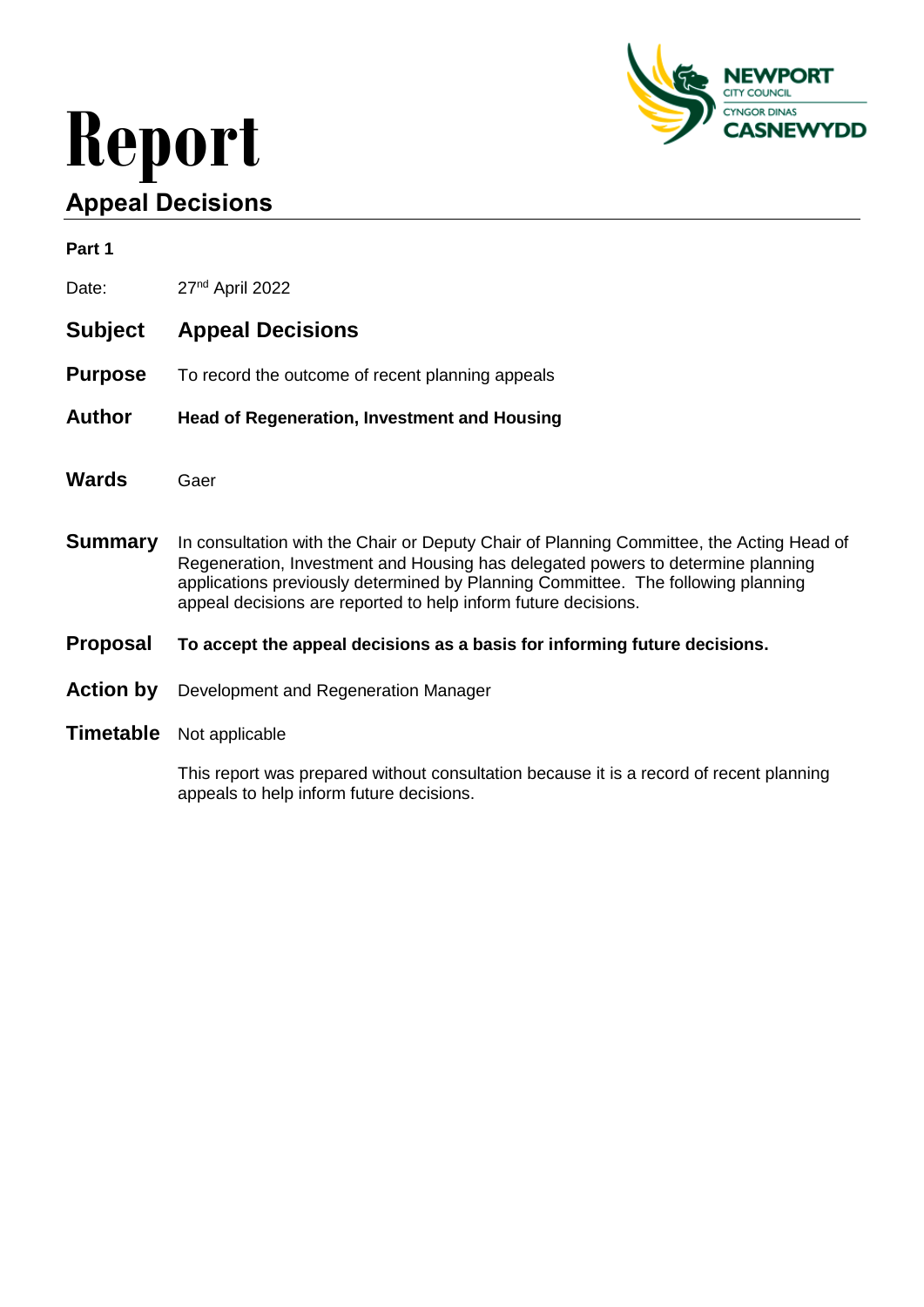# **Background**

The reports contained in this schedule provide information on recent appeal decisions.

The purpose of the attached reports is to inform future decision-making. This will help ensure that future decisions benefit the City and its communities by allowing good quality development in the right locations and resisting inappropriate or poor quality development in the wrong locations.

The applicant has a statutory right of appeal against the refusal of permission in most cases. There is no Third Party right of appeal against a decision.

Work is carried out by existing staff and there are no staffing issues. It is sometimes necessary to employ a Barrister to act on the Council's behalf in defending decisions at planning appeals. This cost is met by existing budgets. Where an application is refused against Officer advice, during this interim arrangement, the Acting Head of Regeneration, Investment and Housing, along with the Chair/Deputy Chair of Planning Committee will be required to assist in defending their decision at appeal.

Where applicable as planning considerations, specific issues relating to sustainability and environmental issues, equalities impact and crime prevention impact of each proposed development are addressed in the relevant report in the attached schedule.

## **Financial Summary**

The cost of defending decisions at appeal is met by existing budgets. Costs can be awarded against the Council at an appeal if the Council has acted unreasonably and/or cannot defend its decisions. Similarly, costs can be awarded in the Council's favour if an appellant has acted unreasonably and/or cannot substantiate their grounds of appeal.

#### **Risks**

The key risk relating to appeal decisions relates to awards of costs against the Council.

An appeal can be lodged by the applicant if planning permission is refused, or if planning permission is granted but conditions are imposed, or against the Council's decision to take formal enforcement action. Costs can be awarded against the Council if decisions cannot be defended as reasonable, or if it behaves unreasonably during the appeal process, for example by not submitting required documents within required timescales. Conversely, costs can be awarded in the Council's favour if the appellant cannot defend their argument or behaves unreasonably.

An appeal can also be lodged by the applicant if the application is not determined within the statutory time period. However, with major developments, which often require a Section 106 agreement, it is unlikely that the application will be determined within the statutory time period. Appeals against non-determination are rare due to the further delay in receiving an appeal decision: it is generally quicker for applicants to wait for the Planning Authority to determine the application. Costs could only be awarded against the Council if it is found to have acted unreasonably. Determination of an application would only be delayed for good reason, such as resolving an objection or negotiating improvements or Section 106 contributions, and so the risk of a costs award is low.

Mitigation measures to reduce risk are detailed in the table below. The probability of these risks occurring is considered to be low due to the mitigation measures, however the costs associated with a public inquiry can be very significant. These are infrequent, so the impact is considered to be medium.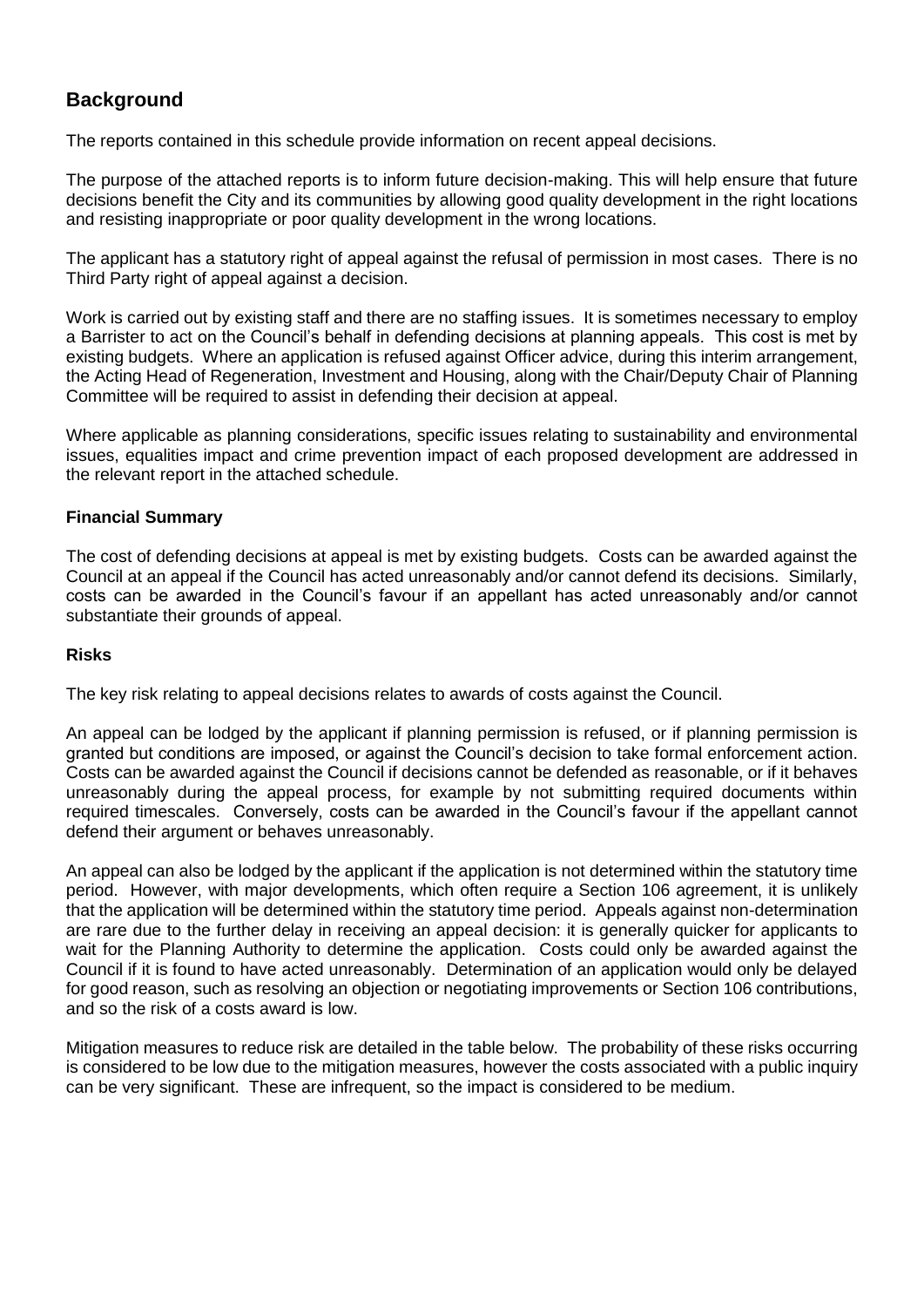| <b>Risk</b>                                                                                        | Impact of<br>Risk if it<br>occurs*<br>(H/M/L) | Probability<br>of risk<br>occurring<br>(H/M/L) | What is the Council doing or<br>what has it done to avoid the<br>risk or reduce its effect                                                                                 | Who is responsible<br>for dealing with the<br>risk?            |
|----------------------------------------------------------------------------------------------------|-----------------------------------------------|------------------------------------------------|----------------------------------------------------------------------------------------------------------------------------------------------------------------------------|----------------------------------------------------------------|
| <b>Decisions</b><br>challenged at<br>appeal and<br>costs awarded<br>against the                    | M                                             | L                                              | Ensure reasons for refusal can<br>be defended at appeal;                                                                                                                   | Head of RIH with<br>Chair/Deputy of<br>Planning<br>Committee   |
| Council.                                                                                           |                                               |                                                | Ensure planning conditions<br>imposed meet the tests set out<br>in Circular 016/2014.                                                                                      | Head of RIH with<br>Chair/Deputy of<br>Planning<br>Committee   |
|                                                                                                    |                                               |                                                | Provide guidance to Head of<br>RIH/Chair/Deputy of Planning<br>Committee regarding relevant<br>material planning<br>considerations, conditions and<br>reasons for refusal. | Development<br>Services Manager<br>and Senior Legal<br>Officer |
|                                                                                                    |                                               |                                                | Ensure appeal timetables are<br>adhered to.                                                                                                                                | <b>Planning Officers</b>                                       |
| Appeal lodged<br>against non-<br>determination,<br>with costs<br>awarded<br>against the<br>Council | M                                             | L                                              | Avoid delaying the<br>determination of applications<br>unreasonably.                                                                                                       | Development<br>Services Manager                                |

\* Taking account of proposed mitigation measures

# **Links to Council Policies and Priorities**

Not applicable. This report is a record of decisions made by the Planning Inspectorate and/or Welsh Ministers.

#### **Options Available**

To accept the appeal decisions as a basis for informing future decisions.

#### **Preferred Option and Why**

To accept the appeal decisions as a basis for informing future decisions.

# **Comments of Chief Financial Officer**

In the normal course of events, there should be no specific financial implications arising from the determination of planning applications.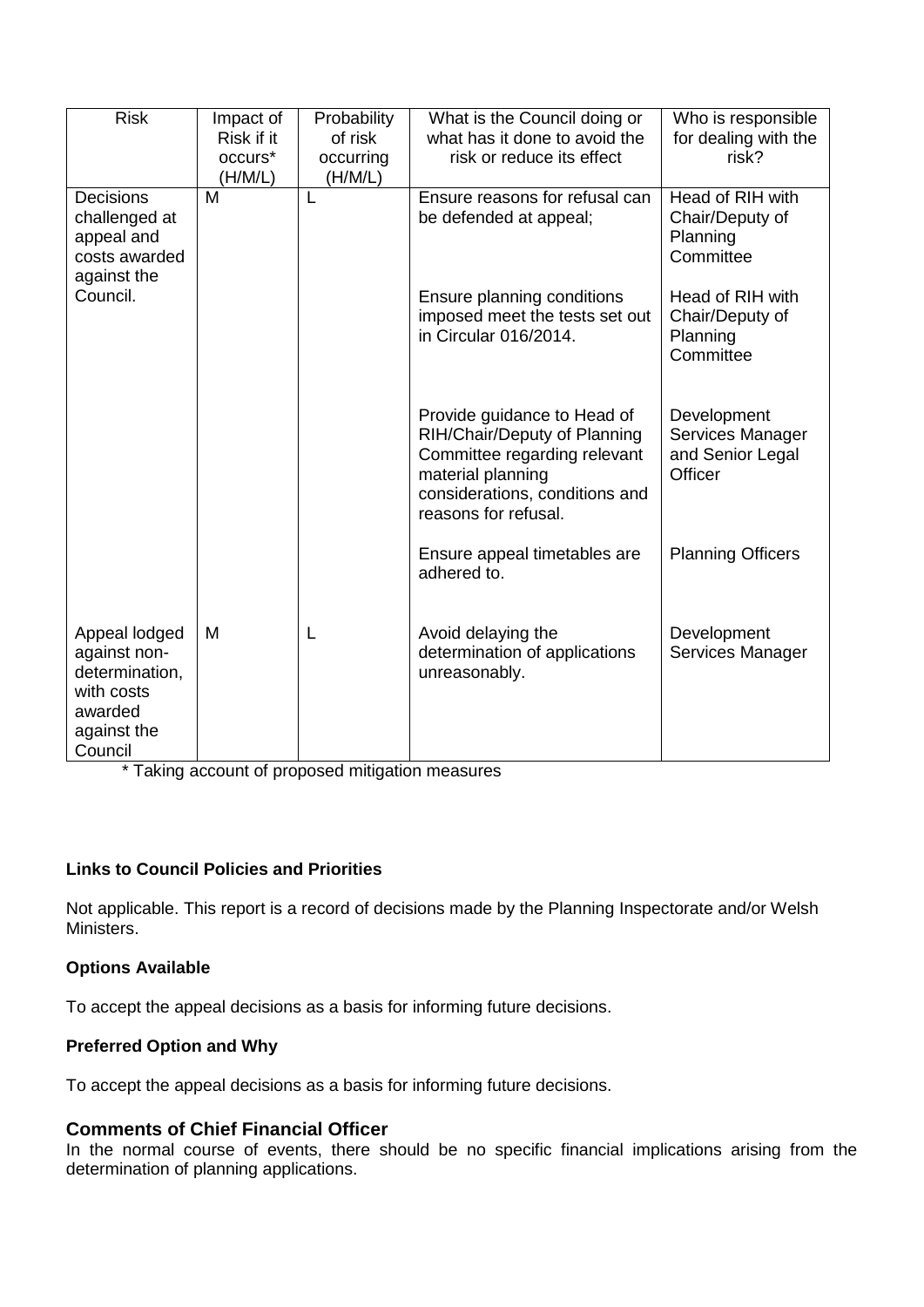There is always a risk of a planning decision being challenged at appeal. The costs of defending decisions and any award of costs must be met by existing budgets.

#### **Comments of Monitoring Officer**

There are no legal implications other than those referred to in the report or detailed above.

#### **Staffing Implications: Comments of Head of People and Business Change**

Development Management work is undertaken by an in-house team and therefore there are no staffing implications arising from this report. Officer recommendations have been based on adopted planning policy which aligns with the Single Integrated Plan and the Council's Corporate Plan objectives.

#### **Local issues**

Not applicable. This report is a record of decisions made by the Planning Inspectorate and/or Welsh Ministers.

## **Equalities Impact Assessment and the Equalities Act 2010**

The Equality Act 2010 contains a Public Sector Equality Duty which came into force on 06 April 2011. The Act identifies a number of 'protected characteristics', namely age; disability; gender reassignment; pregnancy and maternity; race; religion or belief; sex; sexual orientation; marriage and civil partnership. The new single duty aims to integrate consideration of equality and good relations into the regular business of public authorities. Compliance with the duty is a legal obligation and is intended to result in better informed decision-making and policy development and services that are more effective for users. In exercising its functions, the Council must have due regard to the need to: eliminate unlawful discrimination, harassment, victimisation and other conduct that is prohibited by the Act; advance equality of opportunity between persons who share a protected characteristic and those who do not; and foster good relations between persons who share a protected characteristic and those who do not. The Act is not overly prescriptive about the approach a public authority should take to ensure due regard, although it does set out that due regard to advancing equality involves: removing or minimising disadvantages suffered by people due to their protected characteristics; taking steps to meet the needs of people from protected groups where these differ from the need of other people; and encouraging people from protected groups to participate in public life or in other activities where their participation is disproportionately low.

An Equality Impact Assessment for delivery of the Development Management service has been completed and can be viewed on the Council's website.

#### **Children and Families (Wales) Measure**

Not applicable. This report is a record of decisions made by the Planning Inspectorate and/or Welsh Ministers.

#### **Consultation**

Not applicable. This report is a record of decisions made by the Planning Inspectorate and/or Welsh **Ministers.** 

#### **Background Papers**

Not applicable

Dated: 13<sup>th</sup> April 2022